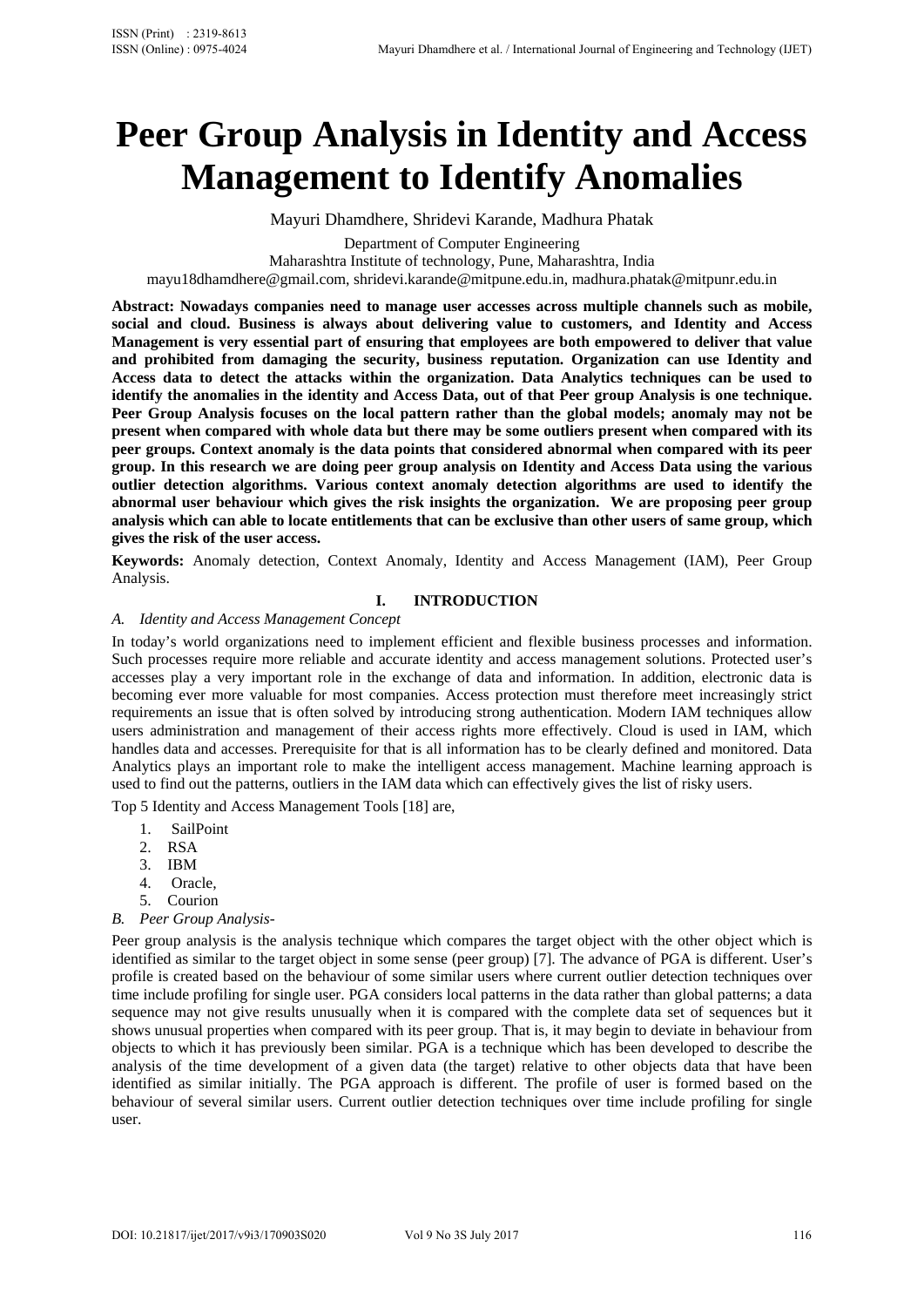As companies rely more heavily on computerized systems to run their big business, Such companies are facing increased complexity in professionally running user identities at each of these three stages of the identify lifecycle. This computerized system with less intelligence brings the risk of giving access more than need and job title. There need an intelligence which we can bring through various machine learning approaches. Peer group analysis is one of the techniques which identify the anomalies present in the Data which helps the organization to take right decision. Also there are very less research on the IAM and peer group analysis is very well technique to identify the fraud.

## **II. LITERATURE SURVEY**

Current IAM framework is given by Ertem Osmanoglu in his Identity and Access management business performance through connected intelligence book [9] (55-80). Detailed IAM framework is described with the current state and the various challenges is given in this book. In future state roadmap they have given the intelligent IAM with risk based approach which can be achieved through four methods such as Peer group analysis, Role Analysis and Resource allocation and analysis. This book presents an action plan to help organizations to develop an efficient IAM strategy. Using this approaches organization can manage risk associated with the identity and access and reduce important business progression. They also pressure out the significance of identity and access management (IAM) when dealing with main business processes. Companies are able to detect extraordinary access and outliers forms are completely essential for a manager to be able to address many of the challenges in each of the IAMs major areas. They draw on the fact that identity management implies data analysis, reporting and ongoing monitoring, and modeling and efficient decision making processes in order to emphasize the importance of IAM and the necessity for specialized IT solutions. There are some bad provisioning practices which cause managers to have a limited understanding of the required entitlement level for their employee and over-assignation of entitlements occur. Therefore, the ability of an IAM team to provide a manager a risk-based report view showing the access requested is critical for the stakeholder of an application/service/department to understand the risks associated with the requested access.



Fig 1: Peer Group Analysis in Identity and Access Management (Scenario) [9] (181)

Figure 1 describes the scenario of peer group analysis, Groups of users are created based on some attributes of users such as profile type and job title and then new user is assigned to the appropriate group. So that new user can have appropriate entitlement to do his/her job. But if new user is assigned to the one group and he had given the entitlement consistent with other group then that new user should identified as outlier through analysis.

To Identity the Outlier in the data various outlier algorithms studied by the chandola in his Anomaly Detection: A Survey [4]. In this survey basic anomaly types are given such as point anomaly, context anomaly, and collective anomaly. Various Techniques are given in this paper with its advantages and disadvantages. Application of these anomaly detection is well explained in this paper which includes the fraud detection, Intrusion detection, Activity monitoring, Network performance etc. Anomaly Detection for Discrete Sequences: A Survey is another paper which gives the techniques to detect anomaly in the discrete sequences [5].

David J. Weston , David J. Hand ,Niall M. Adamsin has given the Idea of Plastic card fraud detection using peer group analysis [6]. They demonstrated the existing plastic card transaction accounts that evolve sufficiently closely to enable fraudulent behaviour to be detected. Using real world data consisting of high transaction volume accounts, they showed three months of transaction history was adequate to produce peer groups that could usefully track a target for at least one further month. They have also shown screen accounts to determine which are more likely to be open to peer group analysis. Fraud detection methodologies have their own characteristic weaknesses and strengths. The particular strength of anomaly detection approaches such as peer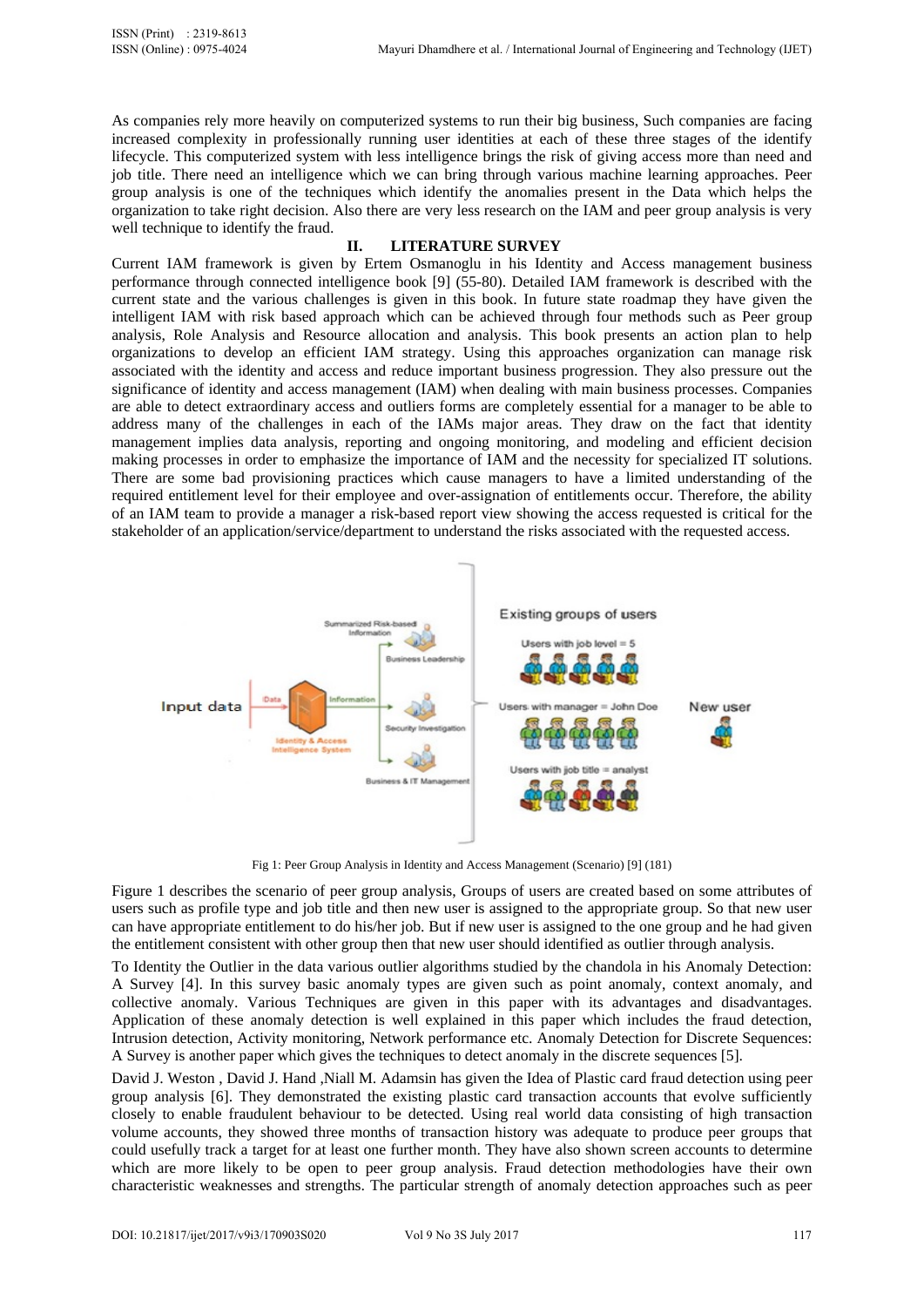group analysis is adaptability to new types of fraud. Peer group analysis extends anomaly detection by borrowing strength from the population of accounts. Supervised methods have the ability to detect known patterns of fraud more reliably than anomaly detection methods. A fraud detection system, therefore, is unlikely to rely solely on one method. Rather than comparing relative performance of different methods we should be looking at ways to combine those methods [12]. In this regard, peer group analysis looks promising as a component in a fraud detection system since it monitors the data for anomalies in a completely different way to typical anomaly detection techniques. Finally the method by which they constructed synchronous time series delayed the fraud detection until the end of the day. This is an unrealistic approach to fraud detection since it is quite clearly something a fraudster could exploit. The time series should be constructed such that the peer group comparisons are performed immediately at the time of the actual transaction.

## **III. SYSTEM ANALYSIS**

#### *A. System Architecture*

System Architecture of Peer Group Analysis describes how the modules and the component of the system are comprised and how they work together to build the overall system. Aim of the whole architecture is to identify the outlier in the identity and access data of the company. Outlier Analysis is used to find user entitlements that are different than other users with a similar profile.



Fig 2: System Architecture

Figure 2 shows that the system is divided into the tree modules named feature extraction, peer Group creation and outlier detection. Identity and Access data set is given as input to the system and the outlier in the data is output of the system. Hadoop is used to store the historical data. All the modules are implemented on the Hadoop framework. Input data is taken from the on premises and which is given to the cloud for processing. *B. Input Data* 

Input data is the identity and access management data, which includes the files such as User, Entitlements, Account, Application, Organisation units. All the data is stored in the csv file and the metadata data of these files stored separately to validate data and dynamically add more columns to csv file. Input data also contains the access requests that are coming for outlier checking. All these input data is getting from the various tools which governs the Identity of the data in premises. Then this data is given to our system as input which is on cloud platform. This input data is stored on Hadoop for further processing. Figure 3 below shows the data model of the database. Data models define how the logical structure of a database is modelled. Data Models are fundamental entities to introduce abstraction in a DBMS.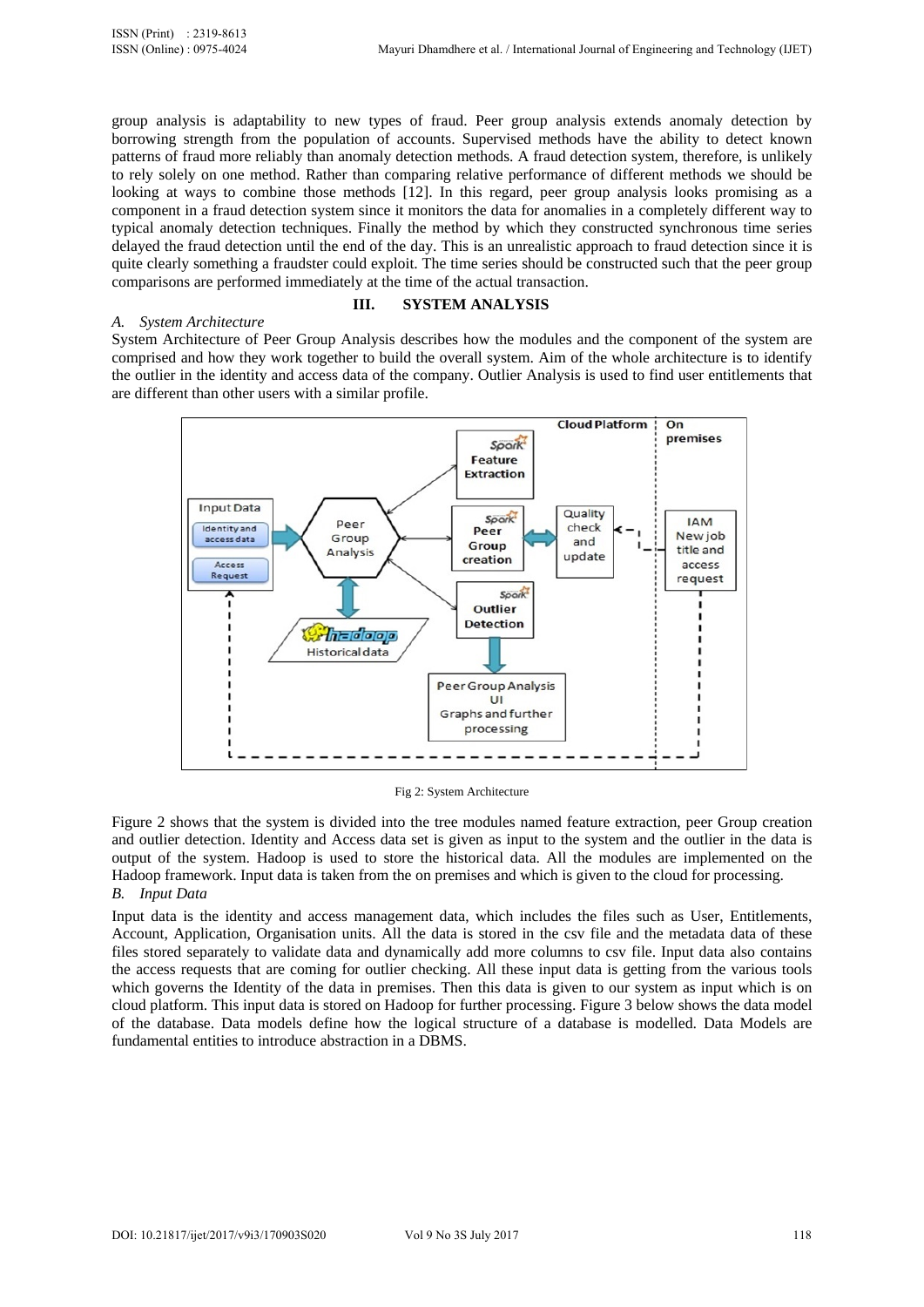

#### Fig 3: Data Model

## **IV. ANOMALY DETECTION**

Anomaly detection can be done based on the type of anomaly. There are three types of anomaly, point anomaly, contextual anomaly and collective anomaly. For our system evaluation is based on the contextual anomaly because the outlier is present in the data specific to the particular context not specific to the global data.

## *A. Contextual Anomalies*

Contextual anomalies are considered in applications where the dataset has a combination of contextual attributes and behavior attributes. These terms are sometimes referred to as environmental and indicator attributes [19]. There are generally four common ways in which we define contextual attributes, these are defined in Table 1. In this paper we are considering the contextual attribute of type profile, where we are creating the clusters of the data and then we are checking the anomaly specific to the cluster.

|  | Table 1: Contextual Attribute types Definition |
|--|------------------------------------------------|
|--|------------------------------------------------|

| Term       | Definition                                                                                                                                                                                                                                                                                                                                                                    |
|------------|-------------------------------------------------------------------------------------------------------------------------------------------------------------------------------------------------------------------------------------------------------------------------------------------------------------------------------------------------------------------------------|
| Spatial    | The records in the dataset include features which identify location information for the<br>record. For example, a sensor reading may have spatial attributes for the city, province, and<br>country the sensor is located in; it could also include finer-grained information about the<br>sensors location within a building, such as floor, room, and building number [19]. |
| Graphs     | The records are related to other records as per some graph structure. The graph structure<br>then defines a spatial neighbourhood whereby these relationships can be considered as<br>contextual indicators [19].                                                                                                                                                             |
| Sequential | The records can be considered as a sequence within one another. That is, there is meaning<br>in defining a set of records that are positioned one after another. For example, this is<br>extremely prevalent in time-series data whereby the records are time stamped and can thus<br>be positioned relative to each other based on time readings [19].                       |
| Profile    | The records can be clustered within profiles that may not have explicit temporal or spatial<br>contextualities. This is common in anomaly detection systems where a company defines<br>profiles for their users; should a new record violate the existing user profile, that record is<br>declared anomalous [19].                                                            |

#### *B. Contextual Anomaly Detection Algorithms*

Contextual Anomaly is implemented by various algorithms which contain some sequential approach or machine learning approach. We are evaluating our system by implementing two algorithms which are K means clustering algorithm and Attribute value frequency algorithm

## **1. Hierarchical K-Means Clustering Algorithm-**

In Hierarchical K-Means Clustering algorithm both content and contextual anomaly are detected. First the content anomaly is checked against whole data and then the data is divided onto the groups and the contextual anomaly is detected.

K-means clustering partitions the dataset into a set of clusters which minimizes the sum of squares distance between each data point. This can be done by iterating through the following steps [19]: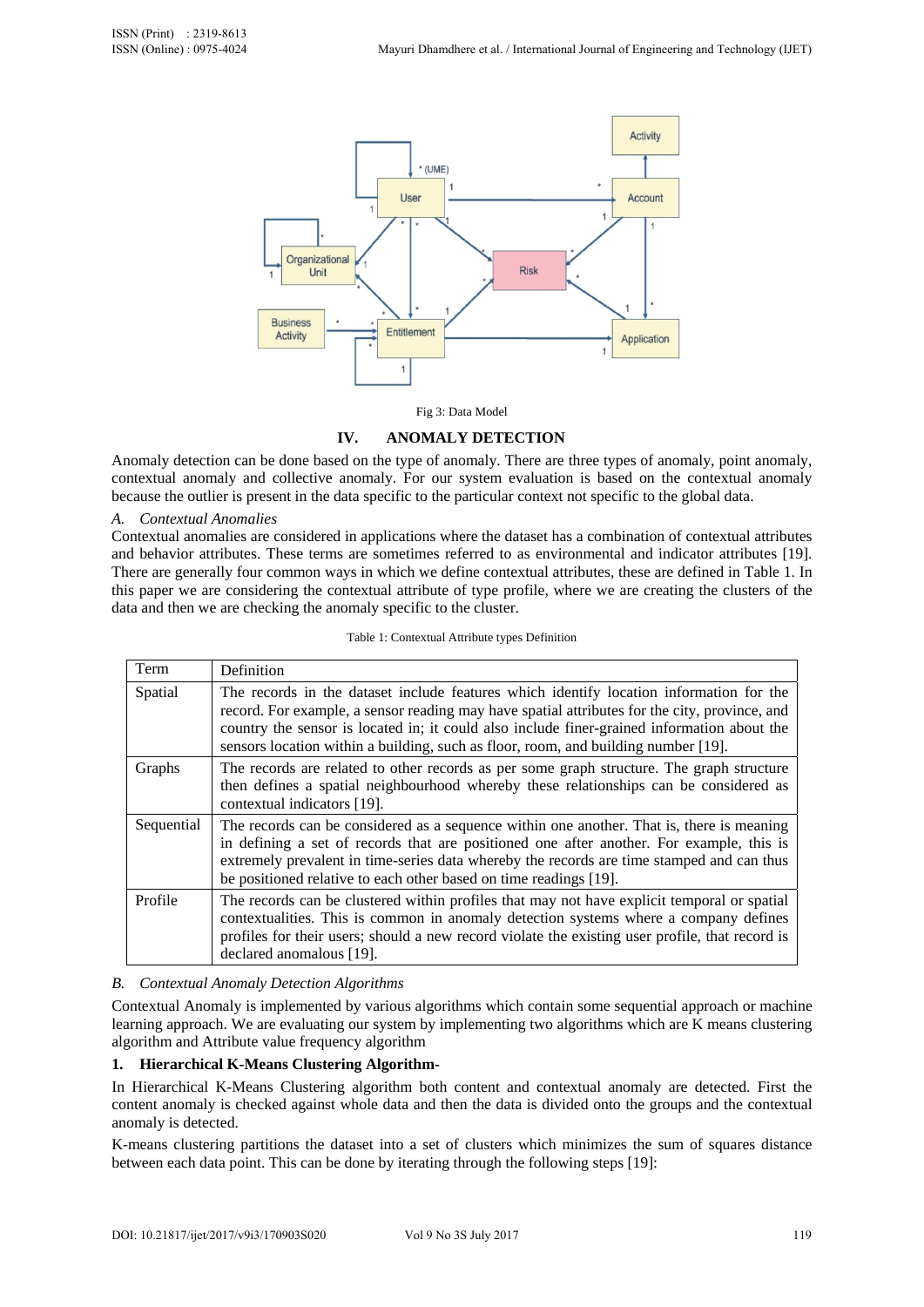1. Randomly initiate K random clusters.

2. Partition the dataset into the K random clusters using below equation, replacing items into each cluster based on the smallest distance to the cluster.

$$
min \sum_{i=1}^{k} \sum_{Xj} ||Xj - \mu i||
$$

3. Re-calculate the centroids for each cluster.

4. Repeat Step 2 until Step 3 does not modify cluster centroids.

Advantages:

- 1. Clustering-based technique for the contextual anomaly detector has a relatively short testing time, and a longer training time.
- 2. For the contextual anomaly detector this is acceptable because training will happen online and testing will happen relatively infrequently.
- 3. This algorithm also exposes the parallelization.

Disadvantages

- 1. K-means clustering algorithm is computationally expensive and selection of k random cluster is itself is one disadvantage.
- 2. The anomaly detection assessments use the idea of data decrease by only evaluating the computationally more expensive contextual anomaly detector on a very small subset of the data. This is based on the assumption that an anomaly is a rare occurrence.

#### **2. Attribute Value Frequency-**

Attribute Value Frequency is the scalable and fast anomaly detection algorithm for categorical data. AVF algorithm scales linearly with the number of data points and attributes. AVF is relying on a single data scan. AVF is compared with a various representative outlier detection strategies that have not been considered against each other. Algorithmic steps for AVF are following:

- 1. Calculate the frequency of every possible value of each attribute
- 2. Average frequencies for each individual data point
- 3. Data points with lower scores are mostly considered as to be outliers because they will have infrequent values on average.

Advantages

1. Attribute Value Frequency Runs significantly faster than Greedy AVF needs one pass over data instead of *k.*

Disadvantages

- 1. Attribute Value Frequency algorithm is slower for larger datasets.
- 2. Higher dimensionalities result in increasingly larger item sets.

## **V. EXPERIMENTAL SETUP**

All the Algorithms are implemented on Apache Spark 2.1.0 framework by using Scala 2.10. All the experiments are performed on the 3.2 GHz Intel Core Processor machine with 6 GB RAM.

Apache Zeppelin 0.7.0 is used to show interactive dashboard. Microsoft Redhat Linux 7.3 is used as an operating system.

Metrics of evaluation of the algorithms is based on the accuracy and the execution time. Resource utilization is increased due to the use of parallel processing and spark.

Dataset after Preprocessing is given the figure 4 which has the 7000 records and the 10 attributes.

Contextual attributes are User, Entitlements and Profile type.

The approximate results are

- 1. K- means clustering algorithm-
	- After running the K means clustering algorithm on the above data set the partial result we had get are given in below table. The results are showed based on the Accuracy and Execution time we get. Algorithm we had used is given in the spark machine learning library.

| Table 2: Result of k-means clustering algorithm |  |
|-------------------------------------------------|--|
|-------------------------------------------------|--|

| Accuracy              | 85.8%     |
|-----------------------|-----------|
| <b>Execution Time</b> | 2min 5sec |